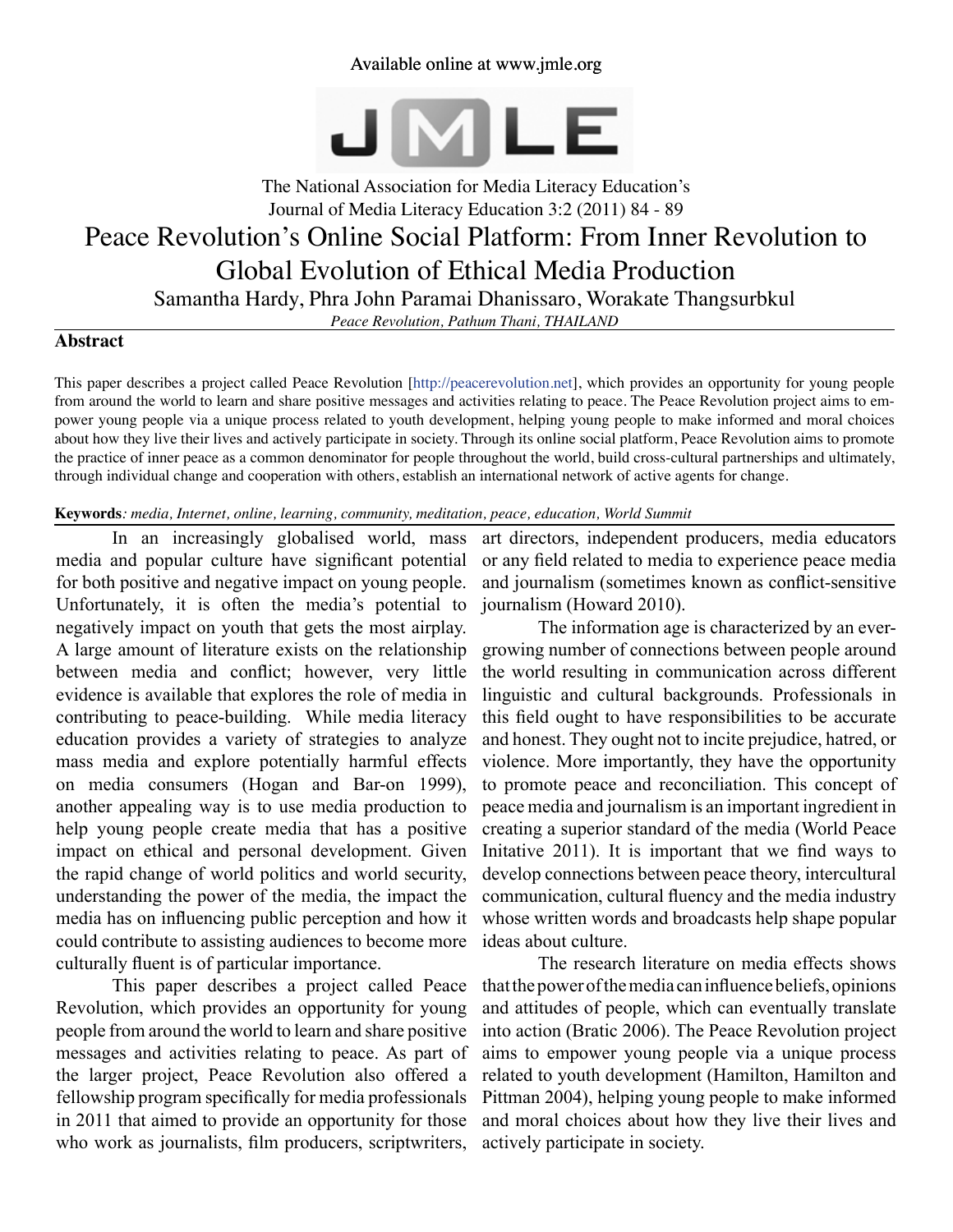Evidence from cognitive behavioural research and social learning theory suggests that people can acquire both information and attitudes from the media (Bratic 2006). The media can be a powerful tool in communicating cultural awareness and is an important source of cultural production and information. Journalism can therefore play a vital role in furthering our understanding of ourselves and our own culture in relation to others. Through its online social platform, Peace Revolution aims to promote the practice of inner peace as a common denominator for people throughout the world, build cross-cultural partnerships and ultimately, through individual change and cooperation with others, establish an international network of active agents for change.

# **What is Peace Revolution?**

Established in 2008, Peace Revolution [[http://](http://peacerevolution.net) [peacerevolution.net](http://peacerevolution.net)] is a global program that strives to bring peace to the world through supporting individuals to find peace within: Peace In Peace Out. The World Peace Initiative, based in Hong Kong, runs the program but the main activities take place in Thailand and are supported by the Dhammakaya Foundation. Founded by Dhammajayo Bhikkhu, Phrarajbhavanavisudh (born as Chaiyaboon Suthipol in Thailand), he has spent decades devoted to promoting world peace and youth development. The project is ongoing and involves participants from all over the world. The project is staffed by a core team of eight, and supported by a large team of volunteers and interns from around the globe. The project is aimed at youth between the ages of 18 and 30.

The core principle of the program is that it is only when individuals experience inner peace (Peace In) that sustainable world peace can happen (Peace Out). The program therefore aims to promote personal and moral development. Participants of the program denoted as Peace Rebels are inspired and trained to create a transformation for themselves and then society. In order to achieve this mission, a social network platform has been launched to create an interactive, Internet-based self-development program that will help people understand themselves more fully.

The Peace Revolution program includes an online interactive platform to educate Peace Rebels about inner peace using a meditation technique; provide an environment for sharing their inner peace practice; engage participants in self-development and reflection; and allow Peace Rebels to continue to network and engage with each other in relation to their future peace work. There is an offline component in which Peace Rebels develop peace projects, denoted as Special Ops, to undertake in their own location. A face-to-face component includes a meditation retreat to educate Peace Rebels in advanced inner peace techniques; an opportunity to experience inter-culture and observe some Thai Buddhist events; and an opportunity to engage in collaborative peace building activities. The online interactive platform encourages Peace Rebels to share their positive experiences and publish stories of their offline Special Ops to inspire others and stimulate similar peace projects around the world.

In 2011, the face-to-face component incorporated a new program that provides in-depth workshops related to ethical media production to selected media professionals worldwide. This program develops Peace Rebels' media literacy by motivating and assisting young people to access, analyze, evaluate, and produce communication in a variety of forms (Aufderheide 1993), inspiring a peace journalism approach through media that is oriented to peace and truth, with a people-centered and solution-centered orientation (McGoldrick 2008, 86).

The information age is characterized by an evergrowing number of connections between people around the world resulting in communication across different linguistic and cultural backgrounds. The program connects journalists together online from around the globe and aims to utilize the online medium to create and share inner peace with the world. It also highlights what previous authors have described as an "essential and influential aspect of these programs: positive youth development" (Young 2011). Peace Rebels develop a sense of group identity by interacting and identifying with other young peace activists; they also develop relationships with influential and positive role models through their interactions with volunteering human assistants denoted as Peace Coaches. Finally, they develop a positive sense of themselves after critically analyzing the messages provided to them by the broader society.

Today with the rise of computer-mediated communication and global interactions, possessing the skills that constitute cultural fluency are essential in order to achieve understanding and acceptance of other cultures. By connecting with likeminded people online, sharing stories, and receiving feedback from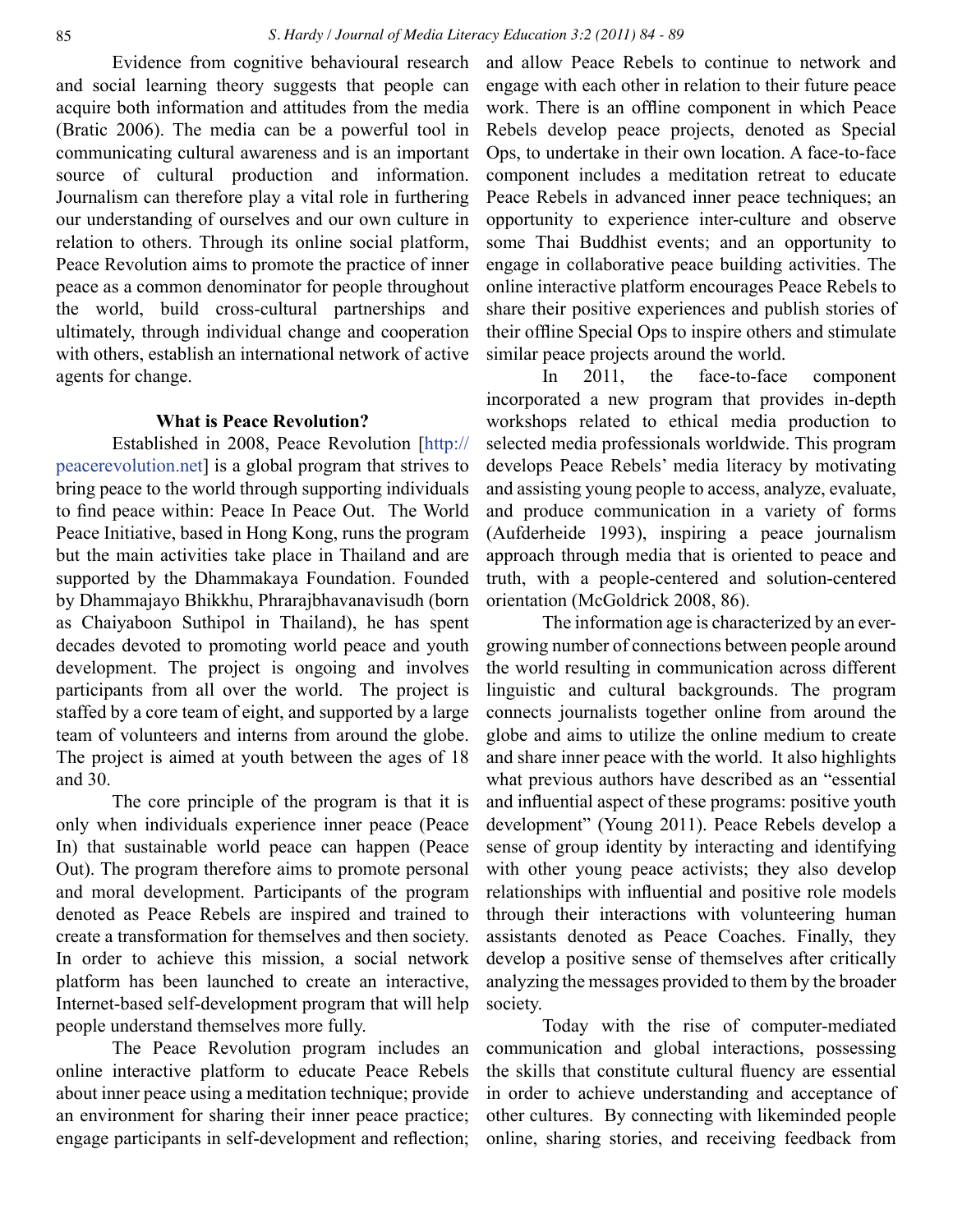coaches, participants are learning to experience innerpeace and developing new ways to shape their everyday relationships with family, friends, and the community.

## **The Youth Development Process**

The Peace Revolution's Youth Development Process is centered on the following key terms: inner peace education, self-development program, Special Ops, fellowship program and peace coach training. Inner peace education is based on the premise that for Peace Rebels to attain peace at both the individual and community levels they must start with the transformation of one's self. They are provided with a range of resources to assist them to learn how to practice Inner Peace Time (abbreviated as IPT) such as guided meditation videos and sound files in six different languages and different styles to appeal to the different preferences of the rebels, and other peace related media such as regular live guided meditation broadcasts on an Internet-based channel.

Peace Rebels are asked to practice their IPT skills every day and complete an online meditation journal. While it can be relatively difficult for Peace Rebels to indicate their meditation progress (especially those who have never meditated before) the system provides a simple visual IPT Tracking Scale (Figure 1) to assist Peace Rebels to mark their progress. As the Peace Rebels move the button along the scale the image changes to represent visually the rebel's state of mind. The objective of using this IPT Tracking Scale is not for participants to compare their meditation results with others; rather, it is intended to focus Peace Rebels on evaluating their own results and therefore to develop better concentration in their everyday life. Peace Rebels can also describe their meditation experience daily on an IPT Journal and they may choose to share their positive messages on the website, which can be subsequently shared on Facebook, Twitter or other social network sites by other Peace Rebels. This sub-process allows Peace Rebels to provide positive messages and activities relating to their personal IPT experience.

#### **Figure 1:** IPT Tracking Scale



## **Self Development**

In media, journalists often bring many biases, hidden and unintentional, to their coverage. Journalists are said to approach their work 'tabula rasa' checking their personal, political, moral and religious convictions at the newsroom door. The Peace Revolution Selfdevelopment program encourages Peace Rebels to explore these aspects of themselves in their peace activist work and in their media production. The selfdevelopment program includes three sections: inner peace education previously mentioned, self-discipline, and daily entry. Peace Rebels are asked to maintain the five acts of self-discipline during the 42-day program. These acts of self-discipline correlate to the five precepts in the Buddhist philosophy: (1) not killing; (2) not stealing; (3) not engaging in sexual misconduct; (4) not lying; and (5) not taking intoxicants. In the self-discipline section, Peace Rebels complete a daily checklist to record whether or not they have maintained each of the five acts of self-discipline for that day. They also have the opportunity to comment on any issues that they had in relation to maintaining the acts of selfdiscipline. Peace Rebels receive feedback and advice from their Peace Coaches in order to encourage deeper self-reflection and continuous improvement.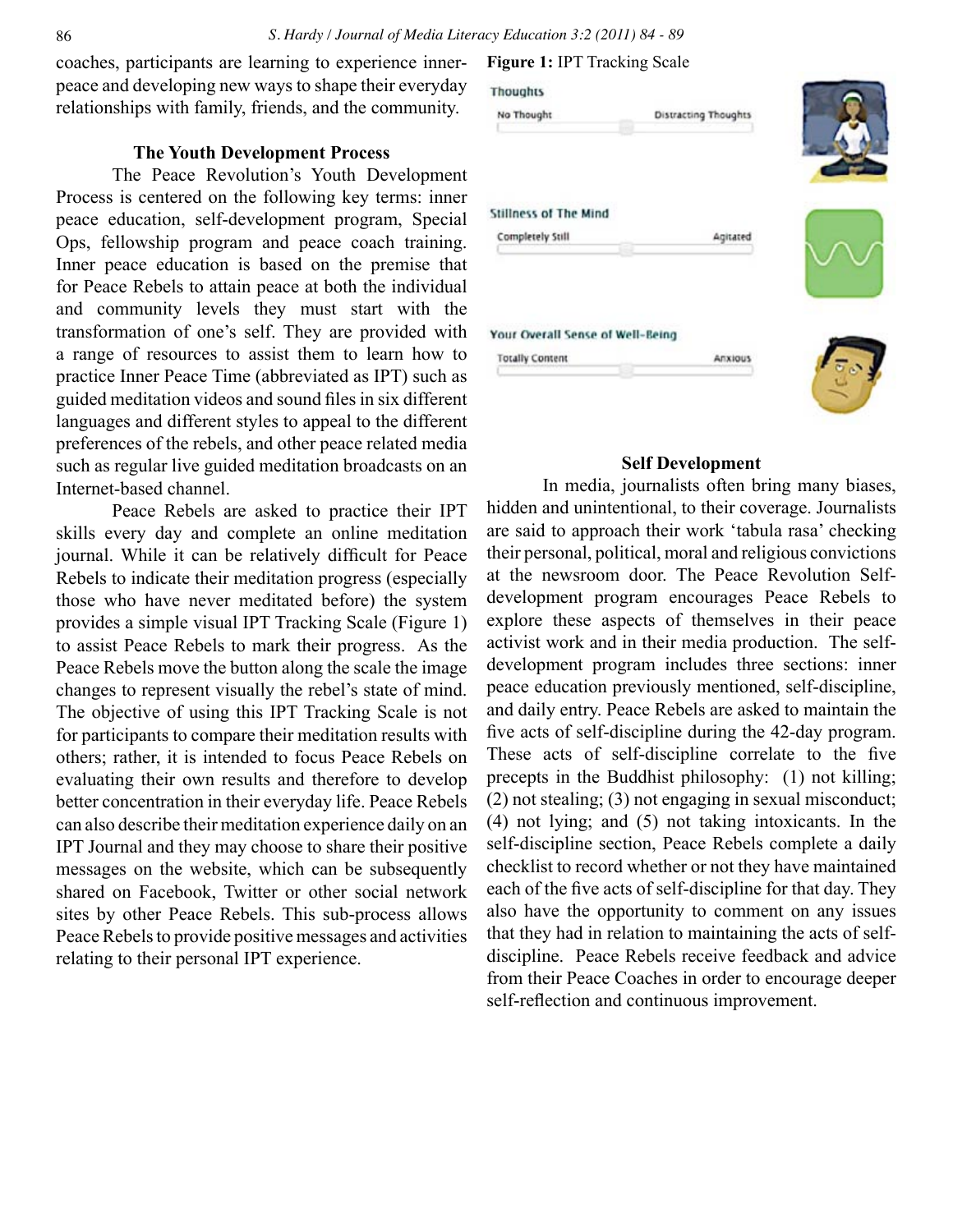questions (shown in Table 1) to encourage peace rebels to look more closely at themselves, their behavior and their relationships with others. The length of the selfdevelopment program is based on the conventional wisdom that a new habit can be developed when a certain behavior is repeated for 21 days. The Peace Revolution self-development program focuses Peace Rebels' attention on positive habits for at least 21 days in relation to self, family, friends and society.

| Type                  | Purposes                                                                                                                                                  |
|-----------------------|-----------------------------------------------------------------------------------------------------------------------------------------------------------|
| <b>Self Questions</b> | For creating good habits and removing<br>bad habits related to time manage-<br>ment, personal healthcare and self-<br>esteem.                             |
| Family<br>Questions   | For assisting Peace Rebels to improve<br>their relationship with their families.                                                                          |
| Friend<br>Questions   | For helping strengthen the rebels' rela-<br>tionships with friends and colleagues<br>and reduce conflicts that possibly hap-<br>pen in human interaction. |
| Society<br>Questions  | For encouraging the Peace Rebels to<br>consider their role in society and how<br>they might encourage peace in their<br>communities.                      |

**Table 1**: Question Types of the Self-Development Program

Each Peace Rebel is allocated a group of Peace Coaches, who are experienced meditators who follow the rebel's progress throughout the program and provide regular encouragement and support. Peace Rebels can ask their Peace Coaches any questions they have through the online platform. This sub-process enables Peace Rebels to learn more about proper ethical conduct and help them have a better understanding about consequences of having respect for others' life, property, family, sincerity and integrity, which is considered a basic human value.

## **Special Ops**

Peace Rebels in the online program are encouraged and guided to share inner peace with their families, friends, and community through various offline activities. The idea is for the participants to find a way to combine Peace In with other Peace Out activities in their society. Some examples of Special Ops are holding a group meditation for family, friends, or people in the community, creative activities, peace journalism, or volunteering. A completed Special Ops

The Daily Entry section consists of a set of must be posted online on the Peace Revolution website along side with various form of media that Peace Rebels learn to produce by themselves such as photos, videos, and reports, as well as feedback forms from participants denoted as "Special Ops Enforcer Forms." A Special Ops Directory (World Peace Initiative 2011) contains Special Ops posted by other Peace Rebels (some outstanding examples, such as the meditation for refugees, are shown in Figure 2). Peace Rebels learn how to publish their activities by combining photos, videos, and a report that describes their inner peace activities.



**Figure 2**: Fraide Emmanuel Kikibi used what he learned from the website to provide Inner Peace Education along side with humanitarian relief to the children in the Nakivaleand Kisura refugee camp in Uganda

Identifying with others is an important theme in developing cultural fluency. Special Ops encourages participants to share their experiences with others by publishing their experiences in the Special Ops directory. These stories are written for an extremely diverse international audience, and as such need to be constructed so listeners find common ground with others unlike themselves. Peace coaches can assist peace rebels in telling their story and reflecting on their experiences. This reflective practice and constructive feedback allows rebels to develop their communication skills and capacity to convey messages through popular media in a way that can inspire and influence others.

A new challenge for cultural fluency as a guide to effective intercultural communication is, "to generate approaches of investigation on how people from different cultures and speaking different languages actually influence each other in specific intercultural contexts" (McGoldrick 2008, 86). When participants from different cultures communicate they often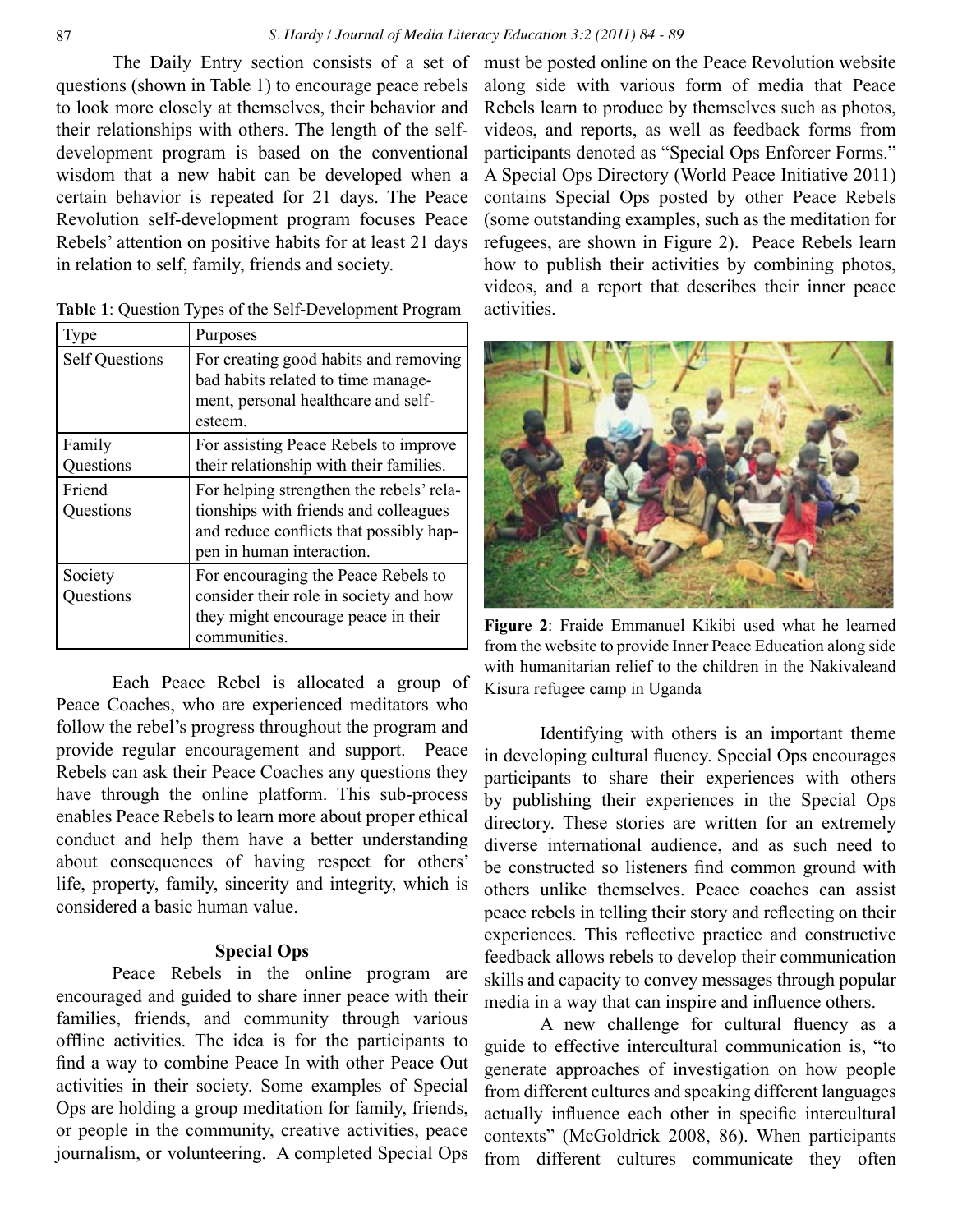#### 88 *S. Hardy / Journal of Media Literacy Education 3:2 (2011) 84 - 89*

don't share the same ground rules of communication and interaction. At the most fundamental level each individual's interpretation of the world is different. Today with the rise of computer-mediated communication and global interactions, possessing the skills that constitute cultural fluency are essential in order to achieve understanding and acceptance of other cultures.

## **The Fellowship Program**

Peace Rebels who have completed the online program and are committed to the cause of peace are invited to join offline fellowship to attend one of the meditation retreats in Thailand. The meditation retreat provides Peace Rebels with an opportunity to experience a deepening of their Inner Peace, particularly by interacting with very experienced meditators and teaching monks who can provide them with individual support and advice about their meditation practice. At the conference, Peace Rebels also have the opportunity to participate in interactive workshops with other Peace Rebels, to network and to develop ideas for future peace activities. The highlighted topics include meditation and mediation, community-based peace projects and promoting peace campaigns through media and IT.

Some Peace Rebels who benefit from the selfdevelopment program might want to contribute to the future of the project. While there are many ways to contribute, being a Peace Coach can be a way that they can do from home or any places that has an Internet connection. This process makes sure that the system will always have enough Peace Coaches to give positive advice to new joining Peace Rebels. The training process provides know-how for potential Peace Coaches on how to encourage new Peace Rebels to continue and complete their self-development. A Peace Coach quiz must be completed for any Peace Rebel to be qualified as a Peace Coach. As illustrated in Figure 3, the first fellowship was organized for seven days in January 2011. There were media professionals from India, Pakistan, England, Zimbabwe and the United States. The program included a meditation retreat and workshops that emphasized how to truly discover oneself and the world through the unbiased mind, which is trained using a meditation technique.



**Figure 3**: The Peace Revolution Fellowship for Media Professionals in January 2011

One participant is Emma Brewin, age 26 from England. She is working as a writer and multimedia producer for The Sunday Times newspaper. Emma experienced a lot of changes after joining the online self-development program. She wrote, "Through meditation I have managed to observe myself in ways I have never done before. It has given me a perspective on myself, like holding a mirror up to myself. Stilling my mind has helped me develop my thoughts, feelings, and consciousness. Peace in is so relevant to journalists and the media. People in the media industry have immense responsibility, so building their ethics and consciousness is very important. I have shared the philosophy of this program on my blog. In addition, I have a website that I was previously using for gossip. However, I now want to switch it from a gossip website to a media responsibility one or perhaps a meditation site for media professionals." She also completed a Special Ops project by writing an article describing her experience in the self-development after following it for about two months (Brewin 2010).

After joining the seven-day fellowship program, Emma has developed a viewpoint towards peace media and journalism. She wrote, "Why not take the opportunity to create new content that's relevant to more people, that's unbiased, that's constructive? Quite a lot of news is negative - you know bomb blast, war and murders, child abuse. Why not take the time to look at the world more constructively and also I think it's time to really assess media responsibility?"

Another participant, Olga Muhwati, works as a media and communication liaison of African Arts Journalists' Network in Zimbabwe. She acknowledged the benefits of the online self-development program and the offline fellowship program. She said, "It was gradual, it was happening while I was doing the online